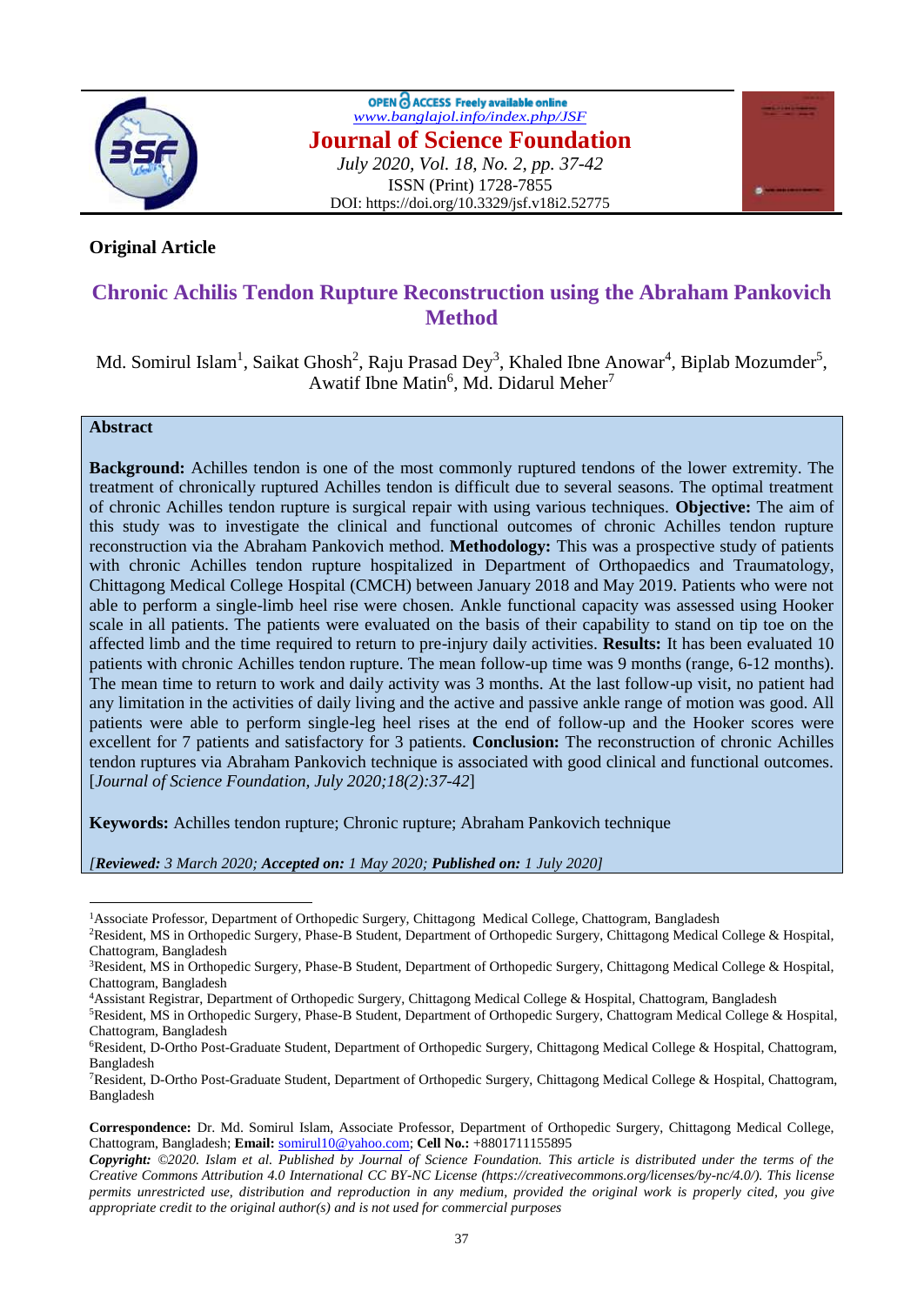# **Introduction**

The Achilles Tendon (TA) is one of the most commonly ruptured tendons of the lower extremity (Movin et al., 2005; Maffulli and Ajis, 2008; Flint et al., 2014). About 20.0% of all TA ruptures are initially misdiagnosed, and these make up about 40% of all surgically repaired TA. TA ruptures may be misdiagnosed because patients maintains plantar flexion with the deep flexor muscles, or by fibrous ingrowth and the gap defect fills with fibrous tissue. Chronic TA ruptures are defined as those of >4 weeks duration without treatment (Carden et al., 1987; Mendicino and Reed, 1996; Maffulli, 1996; Pintore et al., 2001).

The diagnosis of chronic Achilles tendon rupture is more difficult than in acute ruptures. A tendon gap, which is usually palpable in acute rupture, may be absent because of a scar tissue bridge. Active plantar flexion of the foot is usually preserved because of the action of tibialis posterior, the peroneal tendons, and the long toe flexors tendons. Calf muscle weakness, Achilles tendon elongation and a limp can be observed. Specific clinical test can be used to evaluate the Achilles tendon. The calf squeeze test also known as the Simmonds (in the British Isles) or the Thompson's (in North America) test, is performed with the patient prone and the ankle clear of the edge of the examination table. The affected leg should be compared with the contralateral healthy leg. The examiner squeezes the fleshy part of the calf, causing the deformation of the soleus and resulting in plantar flexion of the foot if the Achilles tendon is intact.

The knee flexion test is performed with the patient prone. The patient is asked to actively flex the knee to 90°. During this movement, the foot on the affected side falls into neutral or dorsiflexion, and a rupture of the Achilles tendon can be diagnosed. A false positive test may occur when there is neurologic weakness of the Achilles tendon. Imaging is useful for the diagnosis of Achilles tendon chronic ruptures. Plain lateral radiographs may reveal an irregular configuration of the fat-filled triangle of Kager. Ultrasonography usually shows an acoustic vacuum with thick irregular edges. T1-weighted MRI shows disruption of signal within the tendon substance, whereas T2-weighted images show generalized high signal intensity. However, clinical examination is the gold standard (Wapner et al., 1993; Young et al., 2005). The symptoms of chronic Achilles tendon rupture include pain, decreased strength, fatigue, and ankle stiffness. During physical examination, a palpable gap between the rupture ends can be observed. Chronic Achilles tendon rupture often occurs 2 to 6 cm proximal to the stumps, but it sometimes can also be observed at the stumps (Peterson et al., 2014). Usually, small gaps (less than or equal to 2mm) of chronic Achilles tendon rupture can be directly closed in an end-to-end manner. However, there is still no standard treatment for chronic Achilles tendon rupture with large gaps (Ahmad et al., 2016).

It is difficult to treat a chronically ruptured Achilles tendon because there usually is a gap between the ends of the tendon, scarring, retraction of calf muscles and loss of contractility of the triceps surae (Sarzaeem et al., 2012). These problems make the treatment of chronic Achilles tendon ruptures different from that of acute ruptures. The optimal treatment of chronic Achilles tendon rupture is surgical repair and various techniques have been described. Operative techniques to repair chronic Achilles ruptures include primary repair and augmentation with fascia advancement, tendon transfer, free tissue transfer, synthetic grafts or allografts (Park and Sung, 2018; Lapidus et al., 2012). We investigated the clinical and functional outcomes of chronic Achilles tendon rupture reconstruction via the Abraham Pankovich Method.

# **Methodology**

We retrospectively analyzed 10 patients (8 males, 2 females; 6right, 4 left; mean age, 35.2 years; range, 22 -42 years) who underwent Abraham Pankovich technique for chronic Achilles tendon rupture repair during the period between January 2018 and May 2019. Inclusive criteria were as follows: firstly, there is history of trauma at Achilles tendon; secondly, the interval from rupture to surgery was more than 4 weeks; thirdly, patients were not able to perform a single-limb heel rise; Exclusion criteria were as follows: firstly, open Achilles tendon rupture; secondly, the history of local infection near the Achilles tendon rupture; thirdly, concomitant diseases with fracture, blood vessels rupture, or nerve rupture; fourthly, the patients who could not accept regular follow-up. The main preoperative physical signs included the following: firstly, there is localized tenderness; secondly, when the patient lied prone with the knee bent at  $90^\circ$ , the static position of ankle dorsiflexion was different between the normal and injury ankles; thirdly, with further squeezing the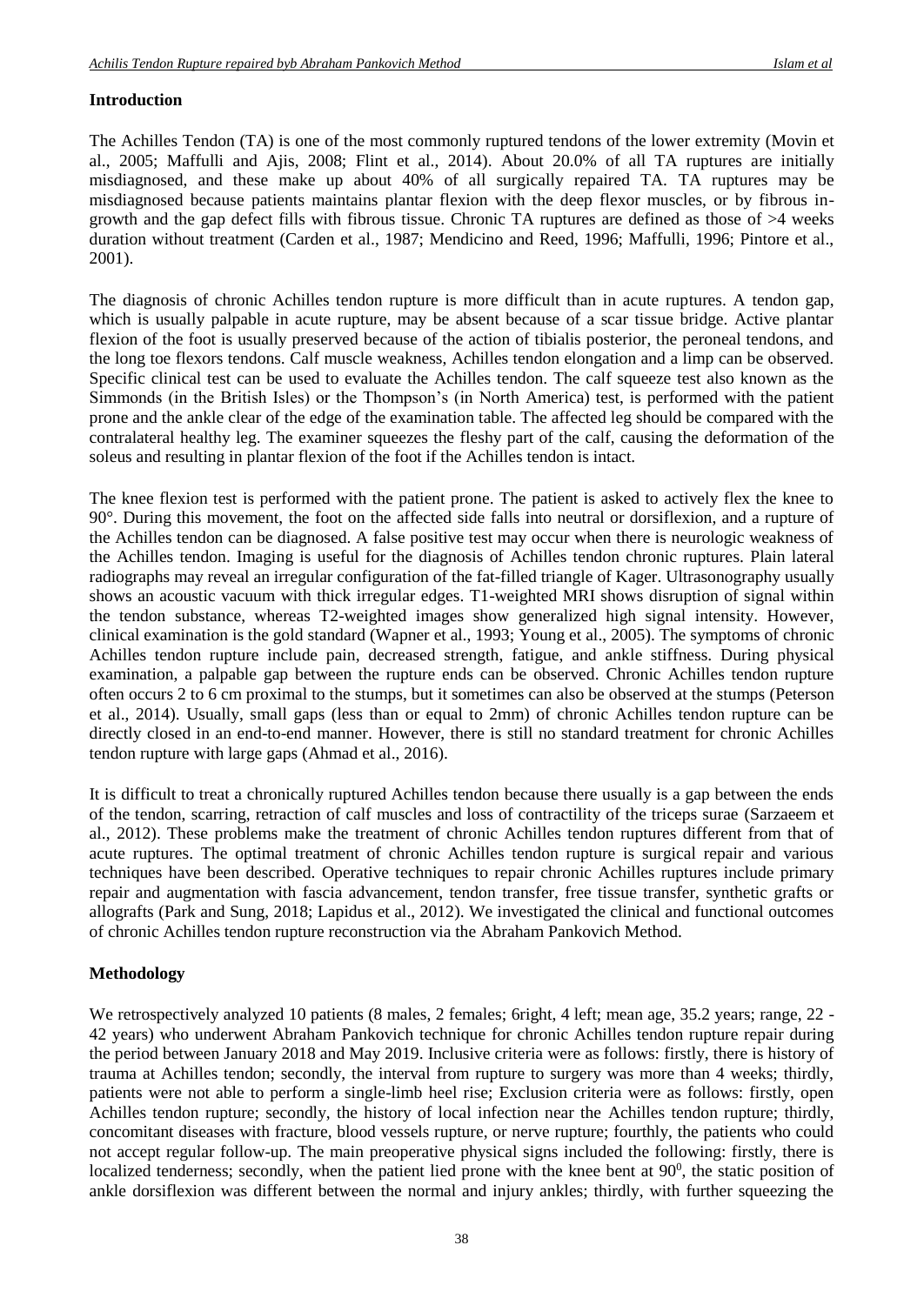calf on both sides, passive plantar flexion should be present on the healthy side but absent on the injured side and matles test fourthly, patients were not able to perform a single-limb heel rise with the injured lower extremity. X-ray test was the routine before operation and it could rule out the chance of fracture. In 3 cases, acute Achilles tendon rupture had been neglected after the first injury. The other 7 cases with correct firsttime diagnosis had Achilles tendon rupture after failure of conservative treatment. Of all the involved patients 4 cases had left Achilles tendon rupture and the other 6 cases had right Achilles tendon rupture.

**Surgical Technique:** With the patient prone and under tourniquet control, a lazy "S" incision was made from the lateral aspect of the Achilles tendon insertion to the midpart of the calf (Figure IA)

- The sural nerve was identified and retracted.
- The deep fascia was incised in line with the skin incision.
- The scar tissue from the tendon ends was resected.
- The length of the tendon defect was measured with the knee in 30 degrees of flexion and the ankle in 20 degrees of plantar flexion.
- An inverted-V incision was made through the aponeurosis with the apex over its central part. The arms of the incision were made at least one and a half times longer than the tendon defect to allow approximation in a Y configuration (Fig. 1B).
- The flap was pulled distally and approximate the ends of the ruptured tendon with interrupted nonabsorbable sutures.
- The proximal part of the incision was closed in a Y configuration (Fig. 1C).
- The peritenon was sutured with interrupted nonabsorbable sutures.
- The deep fascia and subcutaneous tissue were closed in a routine manner and a long leg cast was applied with the knee in 30 degrees of flexion and the ankle in 20 degrees of plantar flexion.



**Figure I: V-Y repair of neglected rupture of Achilles tendon. A: Incision, B: Design of V flap, C: Y repair and end-to-end anastomosis**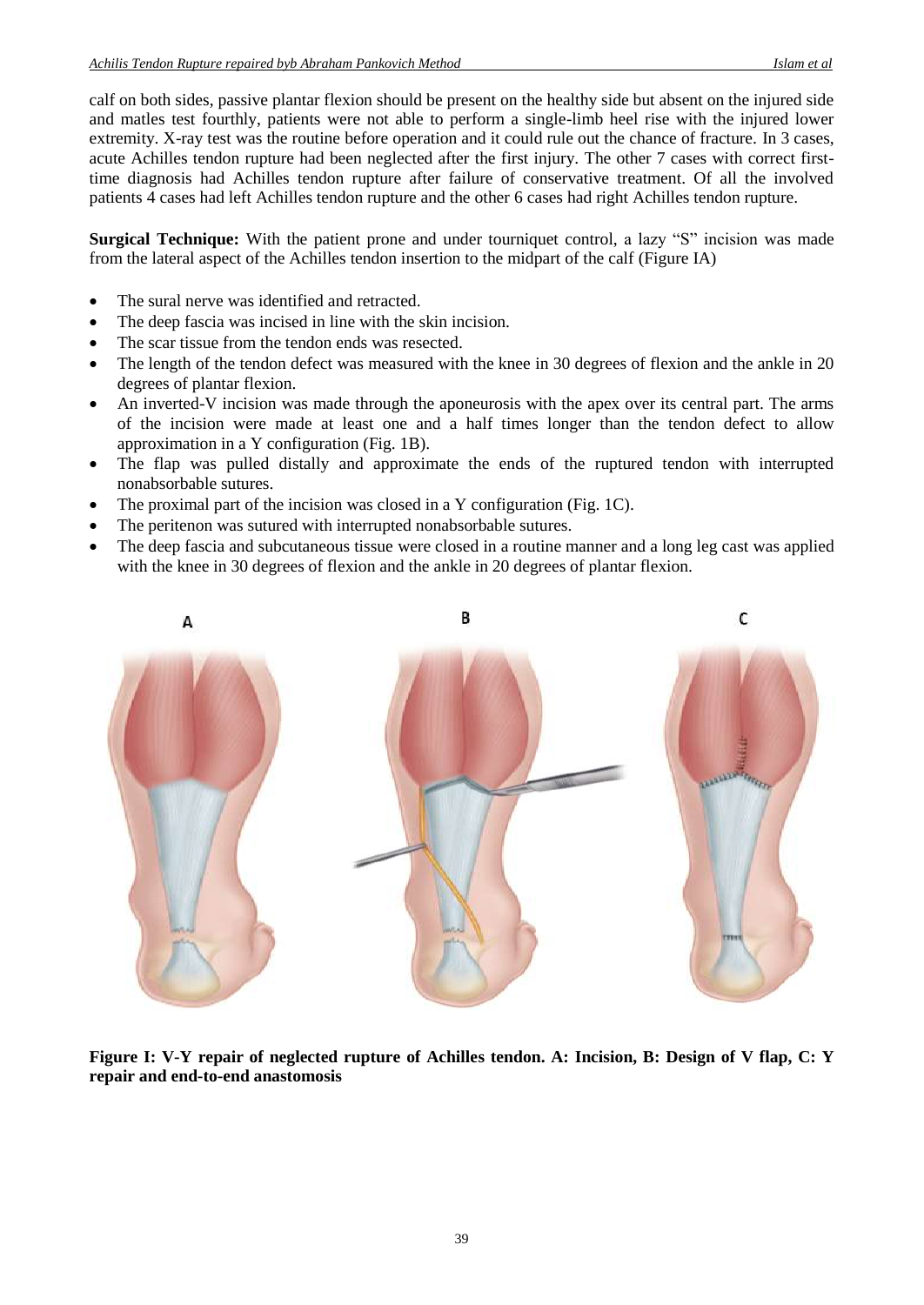

Fig. 2: Pre-operative state of patient



Fig. 3: Matles test



Fig. 4: Marking incision landmark



Fig. 5: Exposing tendon

Fig. 6: Tendon repair done

Fig. 7: Healed wound

**Postoperative Treatment:** The post-operative protocol we followed was:

1. Wound dressing was refreshed through a window over the cast 2 days after surgery.

2. Two weeks after surgery, the sutures were removed.

3. At 6 to 8 weeks, the long leg cast is removed, a short leg cast is applied and worn for 1 month, and weight bearing is allowed.

4. After cast removal, a 3- to 5-cm heel lift is used for 1 month and progressive stretching exercises are begun immediately.

#### **Results**

All patients were followed up. One patient had superficial incision infection, which was healed after debridement, dressing change, and oral antibiotics. All patients were able to perform a single-limb heel rise and had returned to their preinjury level of activity. The clinical and functional outcomes of the patients are presented in Table 2. The mean follow-up was 6 months (range, 5-8 months), the mean interval between injury and surgical reconstruction was 42 days (range, 30 - 60 days) and the mean ruptured gap was 4 cm (range, 3 - 6 cm). The mean time for patients to return to daily activity was 3.2 months (range, 2 - 5 months). No patient had any limitation in the activities of daily living. The active and passive ankle range of motion was good. No patient could perform affected-side heel rise preoperatively, but all patients were able to do so at the end of follow-up. The Hooker scores were excellent for 7 patients and satisfactory for 3 patients. All tendons healed without complications. No infections, nerve injuries, or re-ruptures occurred inter- or postoperatively.

## **Table 1: The Hooker Assessment Scale**

| <b>Excellent</b> | <b>Satisfactory</b>                                                                            | Poor                                |  |  |
|------------------|------------------------------------------------------------------------------------------------|-------------------------------------|--|--|
|                  | None of patients   Patients were free from symptoms but there   In addition to the findings of |                                     |  |  |
| had symptoms     | was weakness of the calf detected or satisfactory, the patients experienced                    |                                     |  |  |
|                  | excessive passive dorsifiexion of the ankle.                                                   | symptoms either of weakness of the  |  |  |
|                  |                                                                                                | ankle or foot or of a limp or pain. |  |  |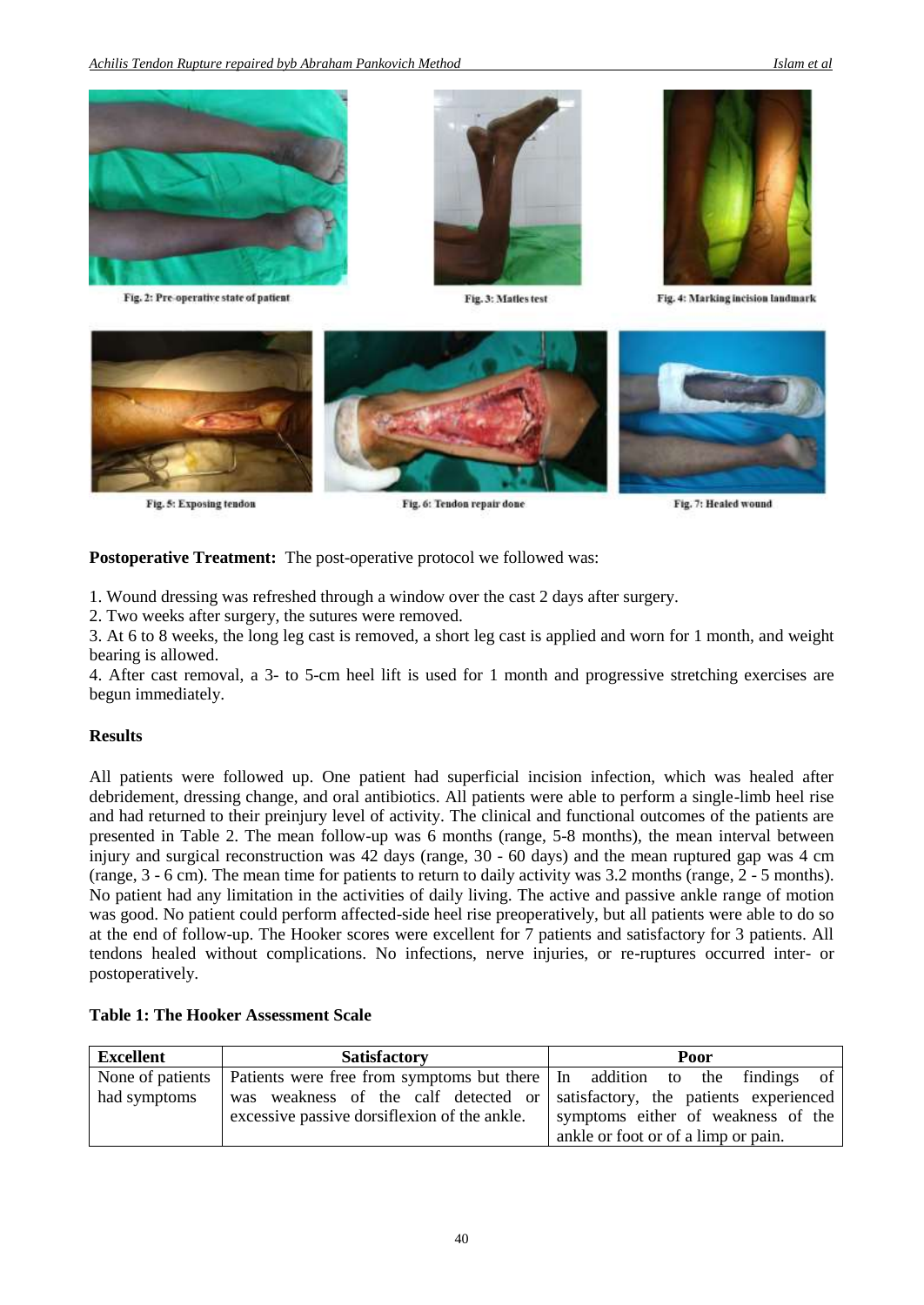| <b>Patients</b> | <b>Returned to pre-injury</b> | <b>Stand on</b> | <b>Plantar</b>       | <b>Dorsiflexion</b> | <b>Satisfaction</b> |
|-----------------|-------------------------------|-----------------|----------------------|---------------------|---------------------|
|                 | daily activities (months)     | tiptoe          | <b>Flexion</b> $(°)$ | (°)                 | (Hooker             |
|                 |                               |                 |                      |                     | classification)     |
|                 | 2                             | Normal          | 30                   | 15                  | Excellent           |
|                 |                               | Normal          | 40                   | 20                  | Satisfactory        |
| 3               |                               | Normal          | 28                   | 15                  | Excellent           |
| 4               | 3                             | Normal          | 35                   | 15                  | Excellent           |
| 5               | 5                             | Normal          | 32                   | 20                  | Excellent           |
| 6               | 3.5                           | <b>Normal</b>   | 30                   | 15                  | Excellent           |
|                 | $\overline{2}$                | Normal          | 45                   | 20                  | Satisfactory        |
| 8               | 2                             | Normal          | 30                   | 20                  | Excellent           |
| 9               | 4                             | <b>Normal</b>   | 35                   | 15                  | Satisfactory        |
| 10              |                               | Normal          | 32                   | 20                  | Excellent           |

#### **Table 2: Clinical Outcomes of Patients**

#### **Discussion**

The treatment of chronic Achilles tendon rupture is a challenge for most orthopedic surgeons (Park and Sung, 2012). It is different from the acute Achilles tendon rupture in pathophysiology. Chronic Achilles tendon ruptures with large gaps may lead to ankle dysfunction (Movin et al., 2005; .Maffulli and Ajis, 2008; Flint et al., 2014). If the gap of rupture is bridged by scar tissue, ankle weakness and gait disturbances may occur due to severely infiltrated fat composition. After Achilles tendon rupture occurred, the strength of plantar flexion is reduced (Mendicino and Reed, 1996), and the patients are not able to perform a single-limb heel rise with the injured lower extremity. The sign is the vital indication for reconstruction surgery. In the current study, the Thompson test was used to diagnose the Achilles tendon rupture. When the patient lied prone with the knee bent at 90<sup>0</sup>, Thompson test could get higher positive rate than the knee being straight. Surgical reconstruction could restore full strength of the Achilles tendon and thus improve the activity level of patients (Morrow et al., 2014). However, the reconstruction and augmentation of chronic Achilles tendon rupture are complex, and they might affect the choice of procedures.

Many surgical procedures have been described for reconstruction of the chronic Achilles tendon rupture, each with some advantages and disadvantages (Maffulli and Ajis, 2008). In addition, despite many repair techniques having been described, there is no evidence-based guideline for deciding on the type of operative management for neglected Achilles ruptures (Hadi et al., 2013).

In our study, at a midterm follow-up (mean, 6 months), re- construction of the chronic Achilles tendon ruptures via the Abraham Pankovich method provided tendon healing and good clinical and functional outcomes. All of our patients had returned to their pre-injury daily activity level in 3 months. There was no functional deficit and the results were satisfactory in all patients.

Reconstruction of the chronically ruptured Achilles tendon may have some complications (Pintore et al., 2001), such as adhesions, wound breakdown and infection (Maffulli, 1996). Tendon adhesions are encountered more frequently in patients who had conservative treatment than in those who underwent reconstructive surgery, and a 2.6 to 45% complication rate has been reported (Carden et al., 1987). In our study, we did not encounter any major complication (deep vein thrombosis, re-rupture and deep infections) or minor complication (hematoma and superficial wound infection).

Our study was limited by the small patient population because chronic Achilles tendon rupture is rare. In addition, we did not evaluate the strength of the plantar flexion of the affected foot compared to the normal side. Another limitation of our study is that surgical procedures were performed by multiple surgeons. Also, we did not have isokinetic strength analysis of the patients.